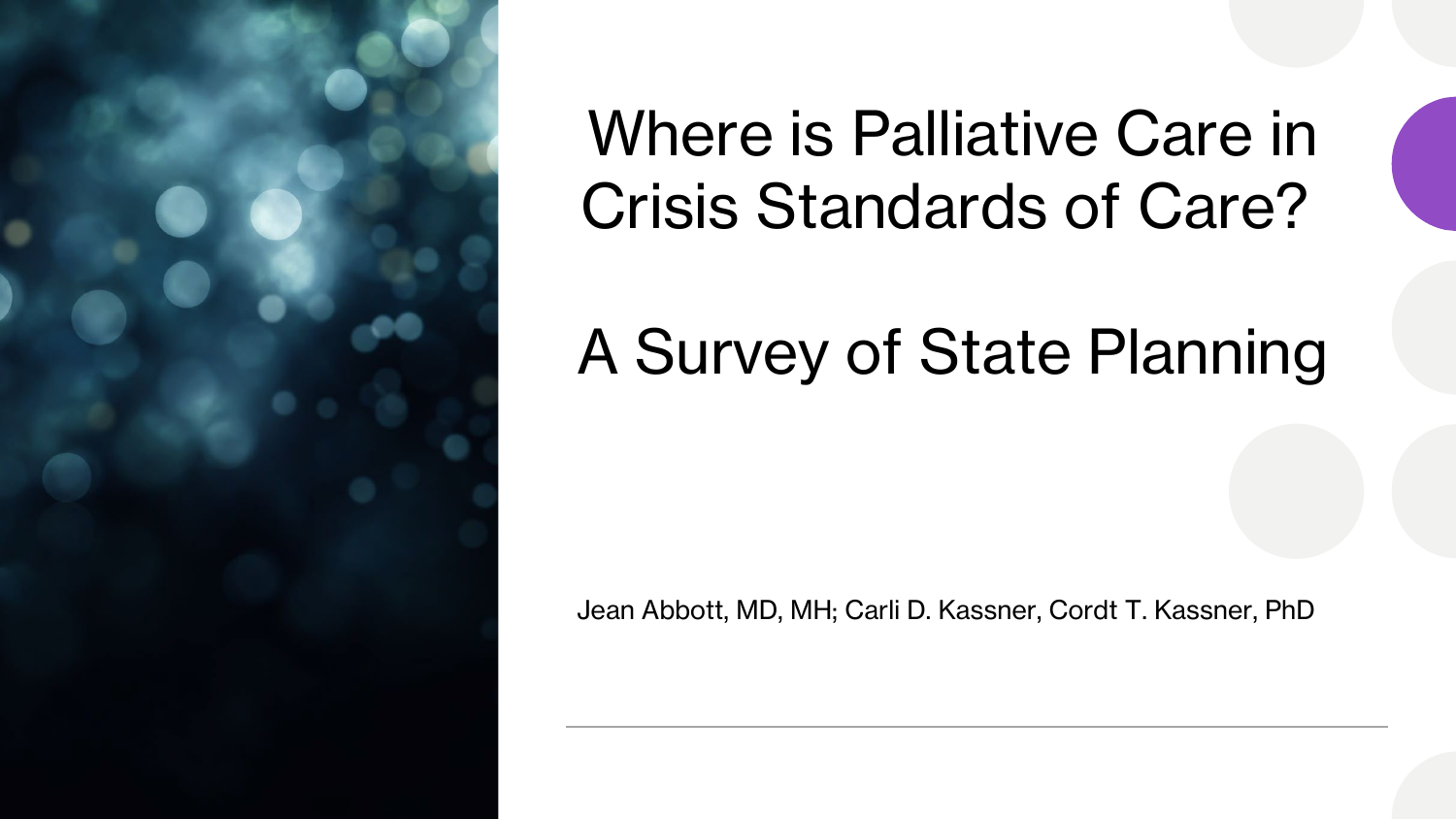### **Disclaimer**

- The authors have no financial interests that conflict with this presentation and research.
- Both JA and CTK are members of the volunteer Colorado Healthcare Ethics Resource (CHER) group, which has advised the state on updates of the state Colorado Crisis Standards of Care and participated in writing:
	- Colorado Contingent and Crisis Standards of Care Palliative Care and Hospice Services (available on CDPHE website)
	- Colorado Palliative Care Infrastructure Needs: COVID 19 consolidated CDPHE document
- CDK is a Junior at University of Montana Missoula and Professional Research Assistant with Hospice Analytics.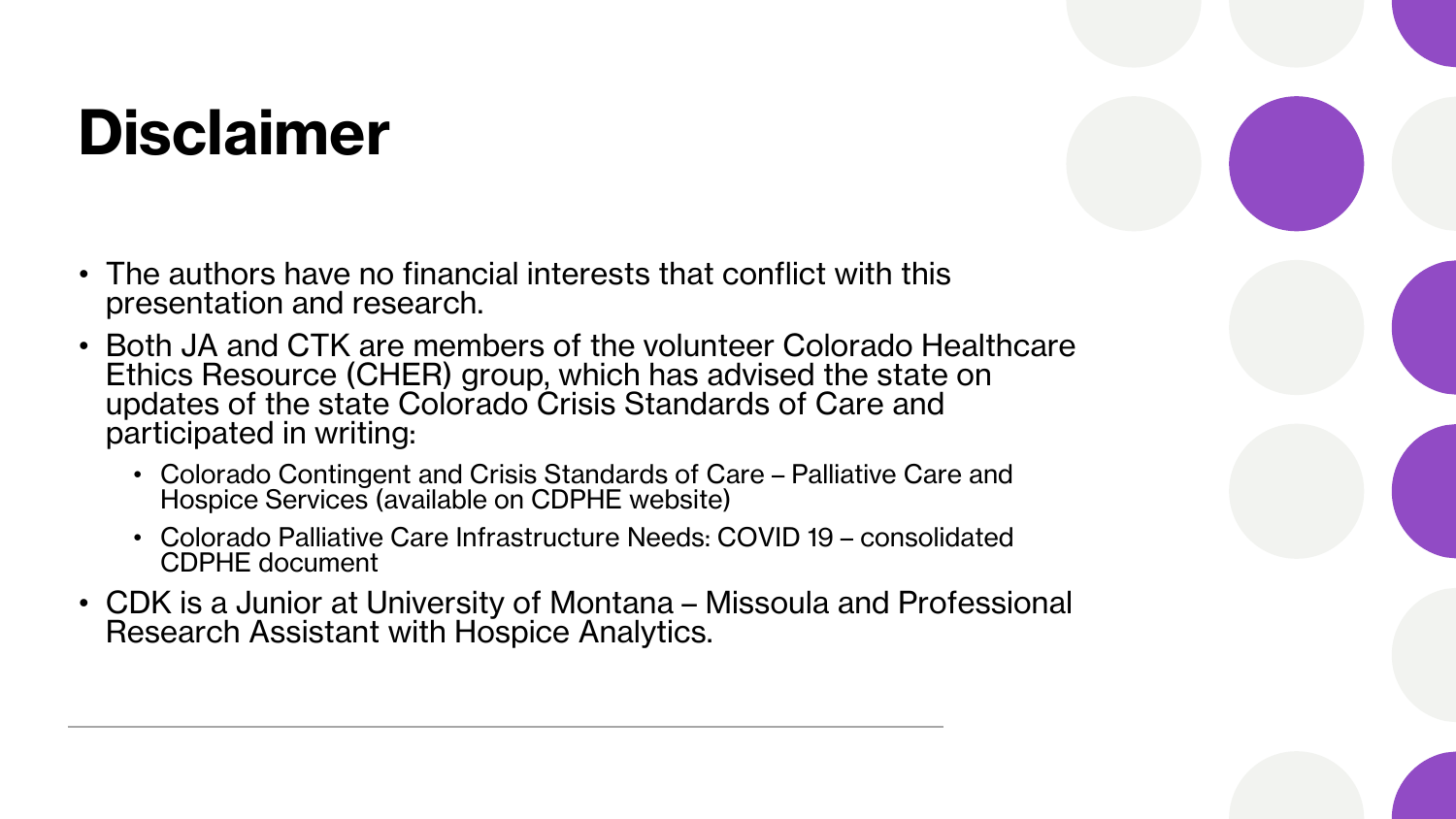# **Background I**

- Public health entities (federally and state-based) plan and update for disasters in which "staff," "stuff," or "space" resources may become critically scarce and allocation decisions are required.
- Public health principles: Duty to care for population, fair allocation…...
- Early COVID-19 pandemic, when resource shortages critical:
	- *save the most lives, keep community safe.*
- Gaps in Hospice and Palliative Care exposed and exacerbated more slowly.
- Contrasting goals: understanding patient wishes, reducing suffering across the spectrum of care, supporting grieving and bereavement.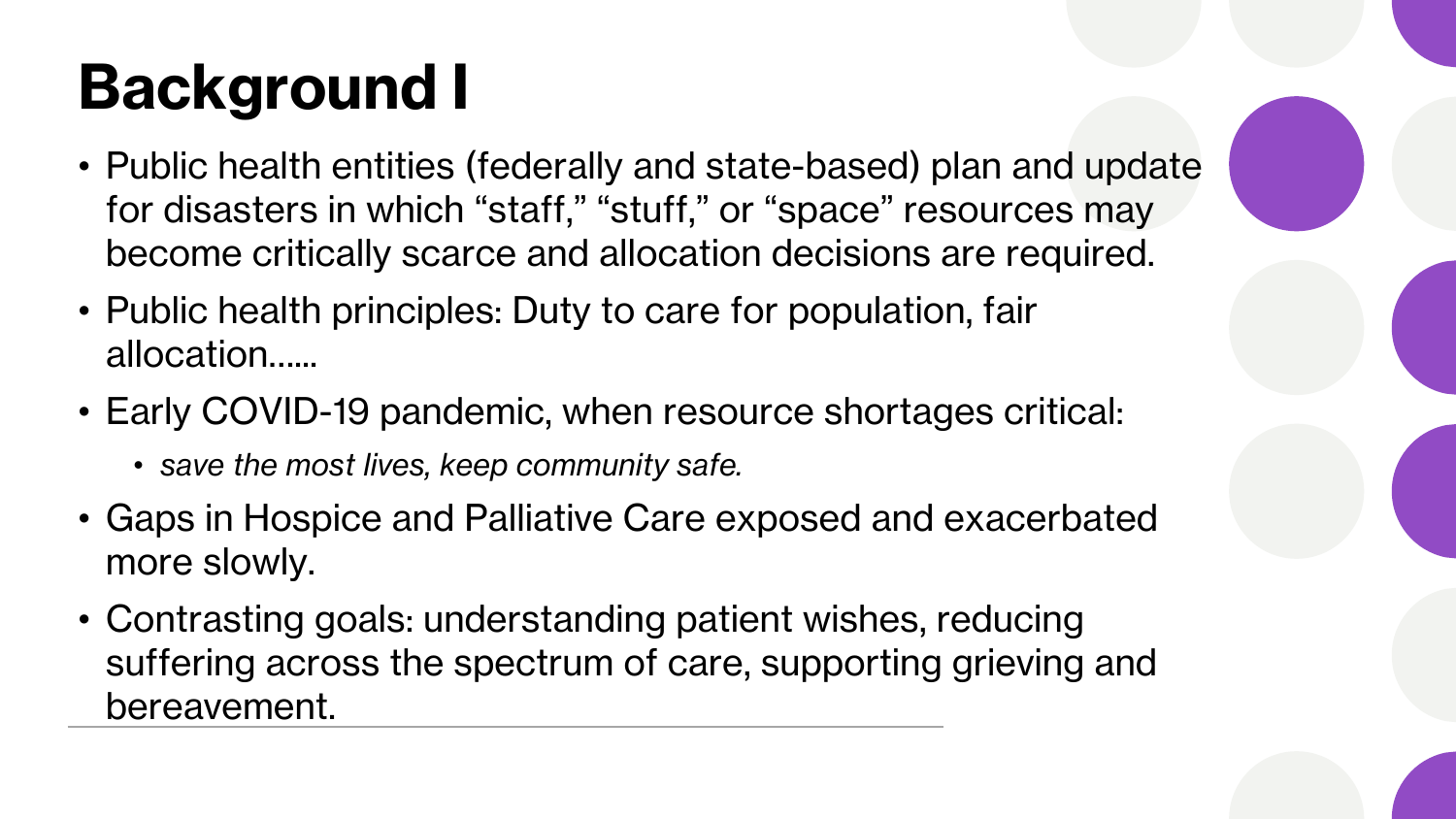## **Background II:**

• 2012 Institutes of Medicine report:

*"Provision of palliative care in the context of a disaster with scarce resources can be considered a moral imperative of a humane society."*

• 2020 World Health Organization:

*Palliative care is an "essential service" in the current COVID-19 pandemic.*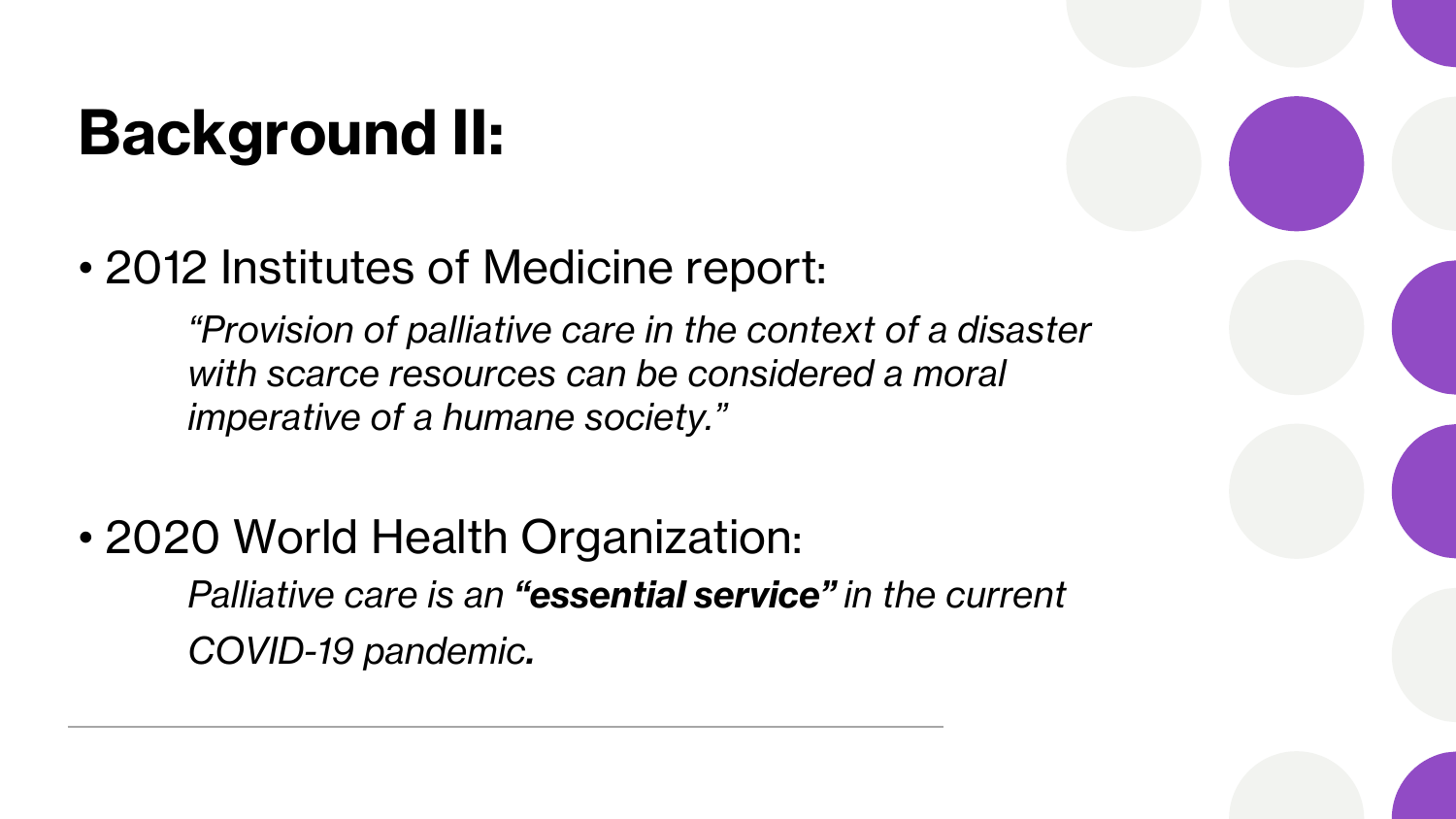### **Objectives**

- 1) To quantify the number of states that include recognition of PC/H needs and planning in their Crisis Standards of Care (CSC).
- 2) To assess state CSC planning documents for palliative and hospice service needs to meet potential surges in demand.

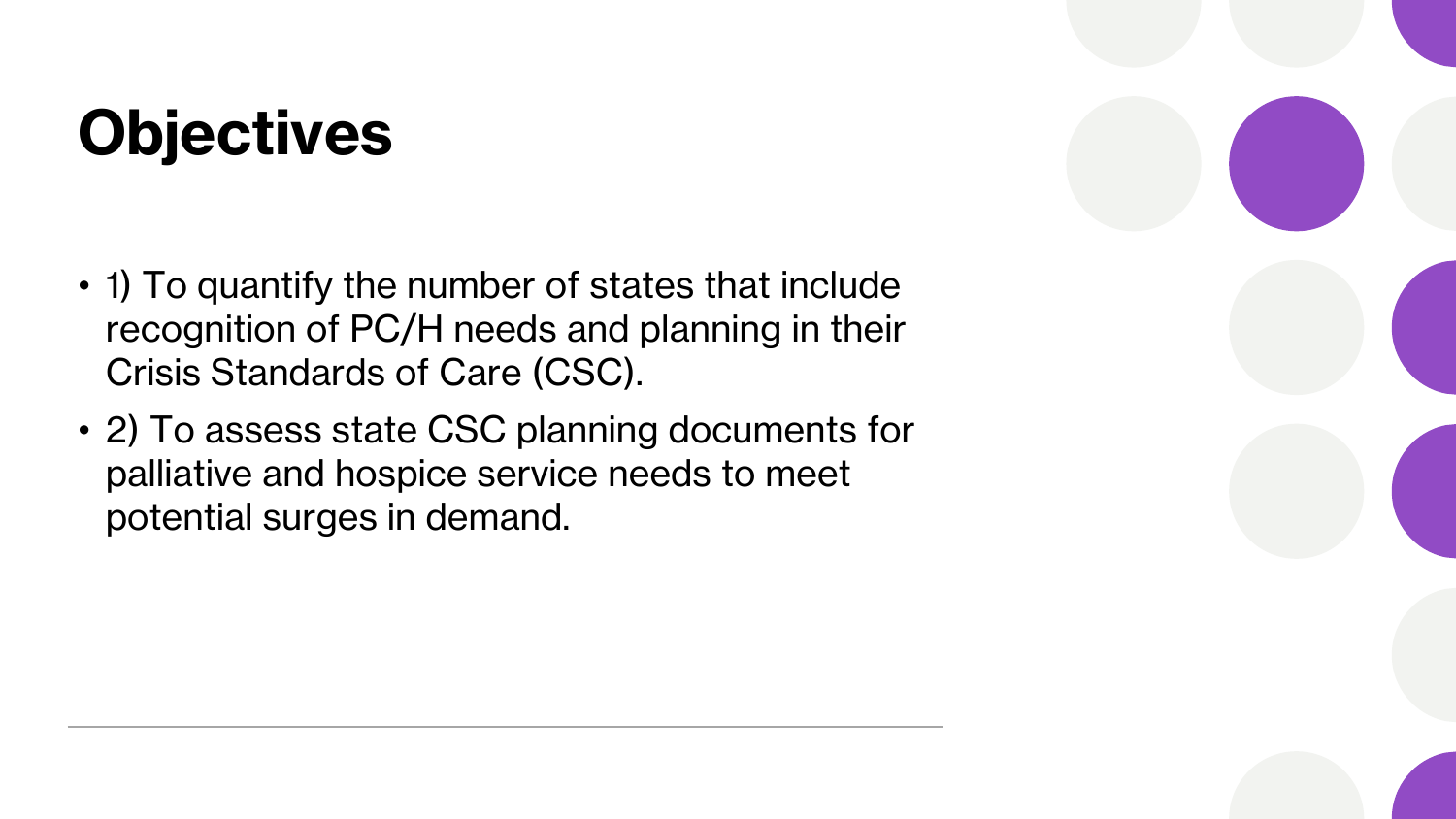#### **Methods I**

- Internet search for electronically available statebased CSCs
- Search for terms "hospice" and "palliative" within each document
- Cumulative updating of documents over past year
- Differences in discoveries and ranking resolved by discussion among authors.

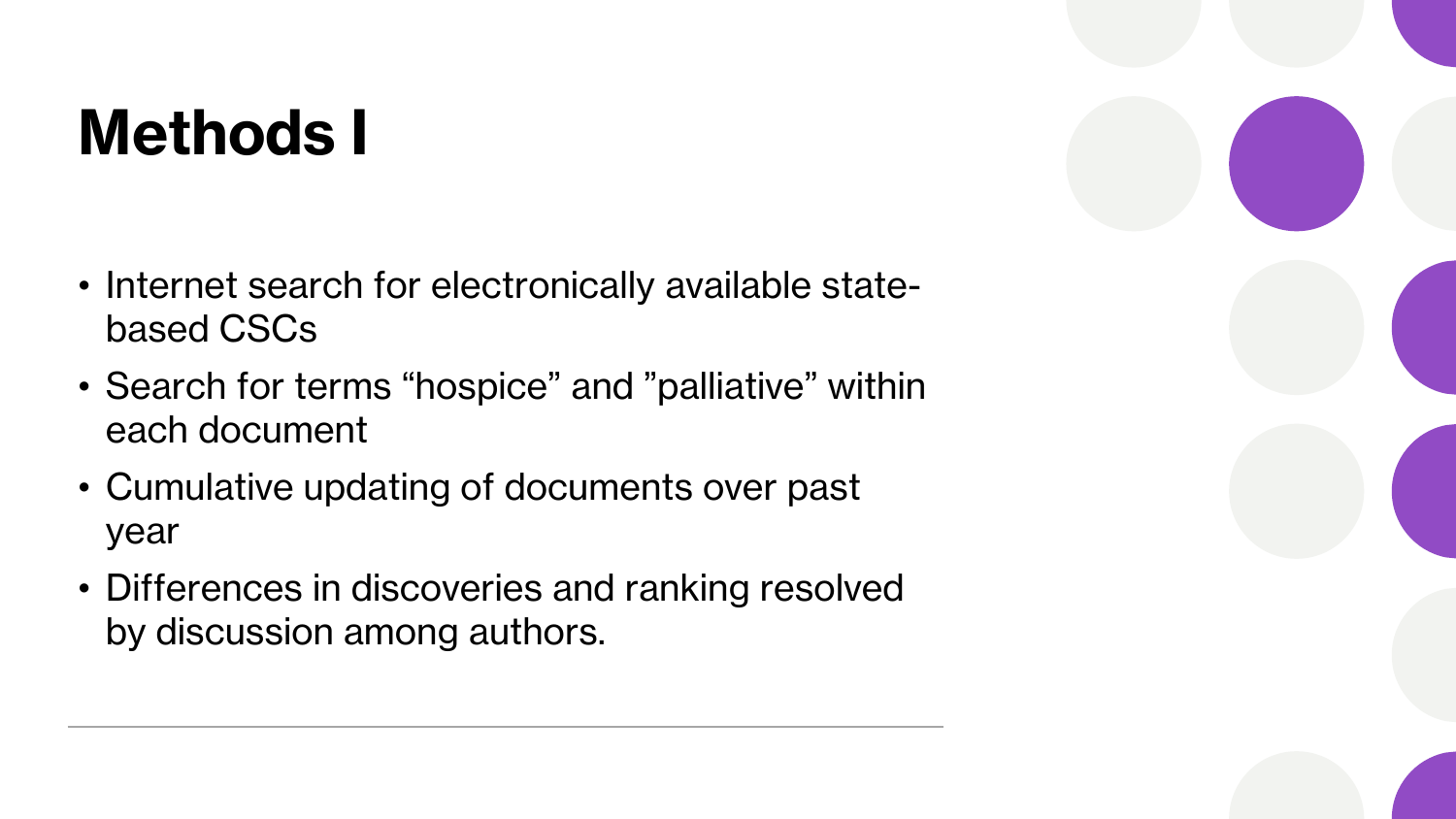### **Methods II**

- Date of latest CSC revisions by state
- Categorization of states:
	- 1) No CSCs publicly posted
	- 2) CSC without inclusion of "Palliative"
	- 3) PC mentioned only re. ICU triage
	- 4) PC: general principles only
	- 5) Any actionable component of PC mentioned
		- 1) Use of Minnesota framework
- Mention of "hospice"

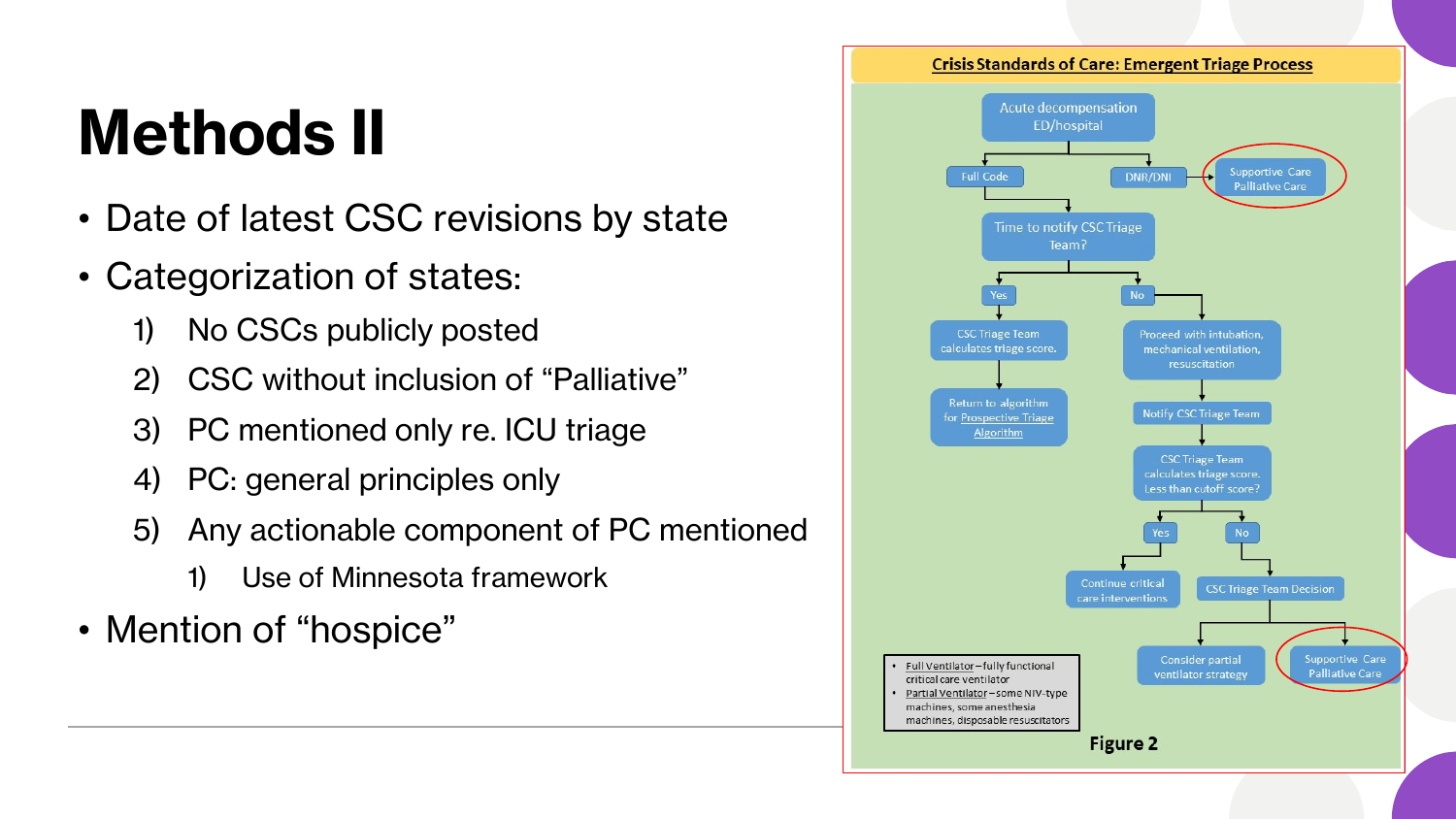#### **Results:**

- 42 states with electronically available CSCs
	- 28 states with updates in 2020 or 2021
	- 23 mentioned "hospice"

| <b>Criteria</b>                                        | <b>Number of States</b> |
|--------------------------------------------------------|-------------------------|
| No state-wide crisis standards of care (CSC)           | 9                       |
| <b>CSC without PC included</b>                         |                         |
| <b>PC mentioned only as alternative to ICU</b>         |                         |
| <b>General principles of PC only</b>                   | 8                       |
| <b>Actionable components of PC in crisis mentioned</b> | 20                      |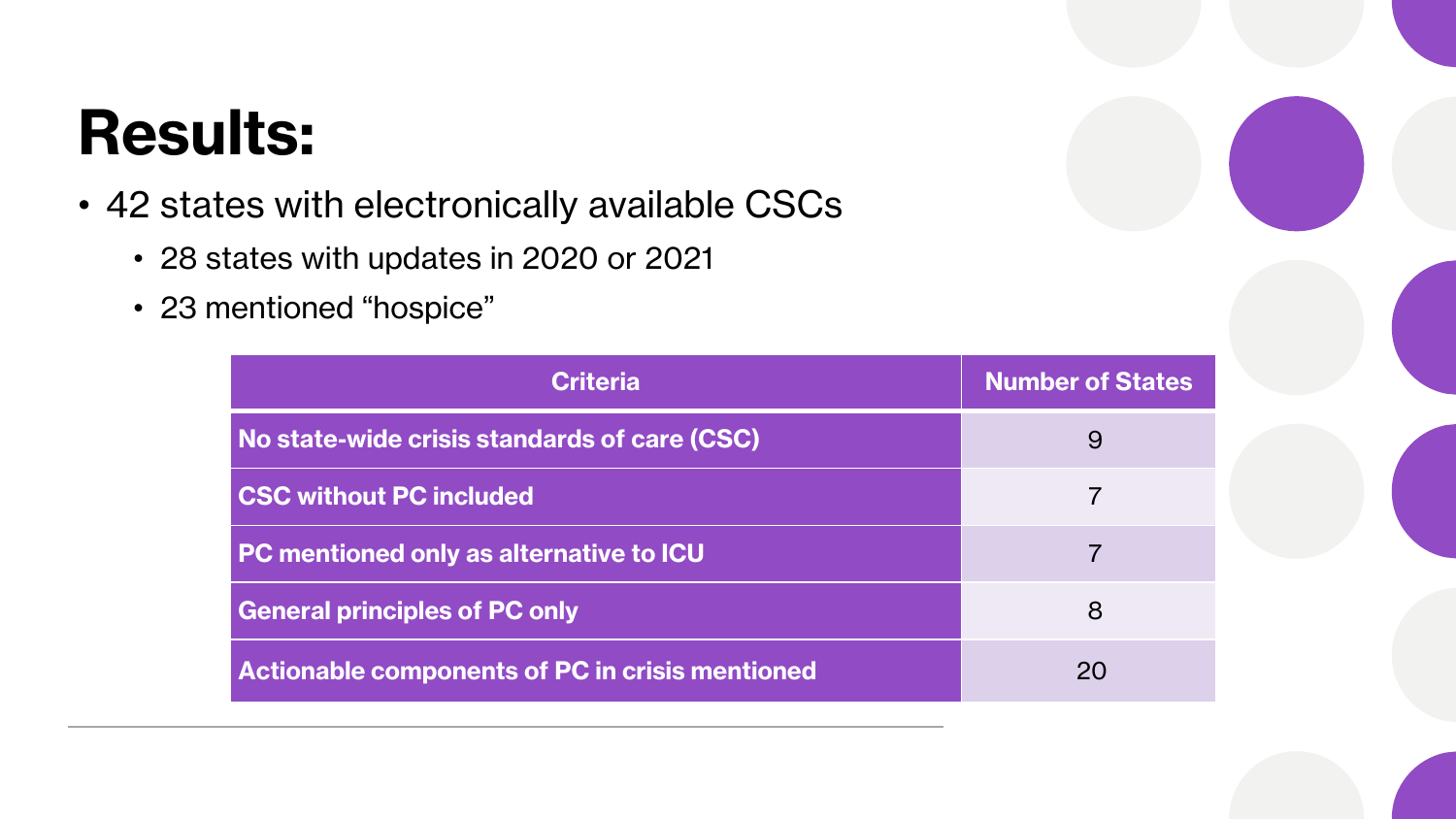### **Conclusions**

- Identification of crisis PC/H needs as part of CSCs occurs in less than half of state documents, even 20 months into this pandemic.
- Actionable plans to address increasing demand for these skills are an essential part of planning as this crisis continues to cause suffering for patients, families and the healthcare community.
- PC/H specialist skills need to be better integrated into pandemic planning.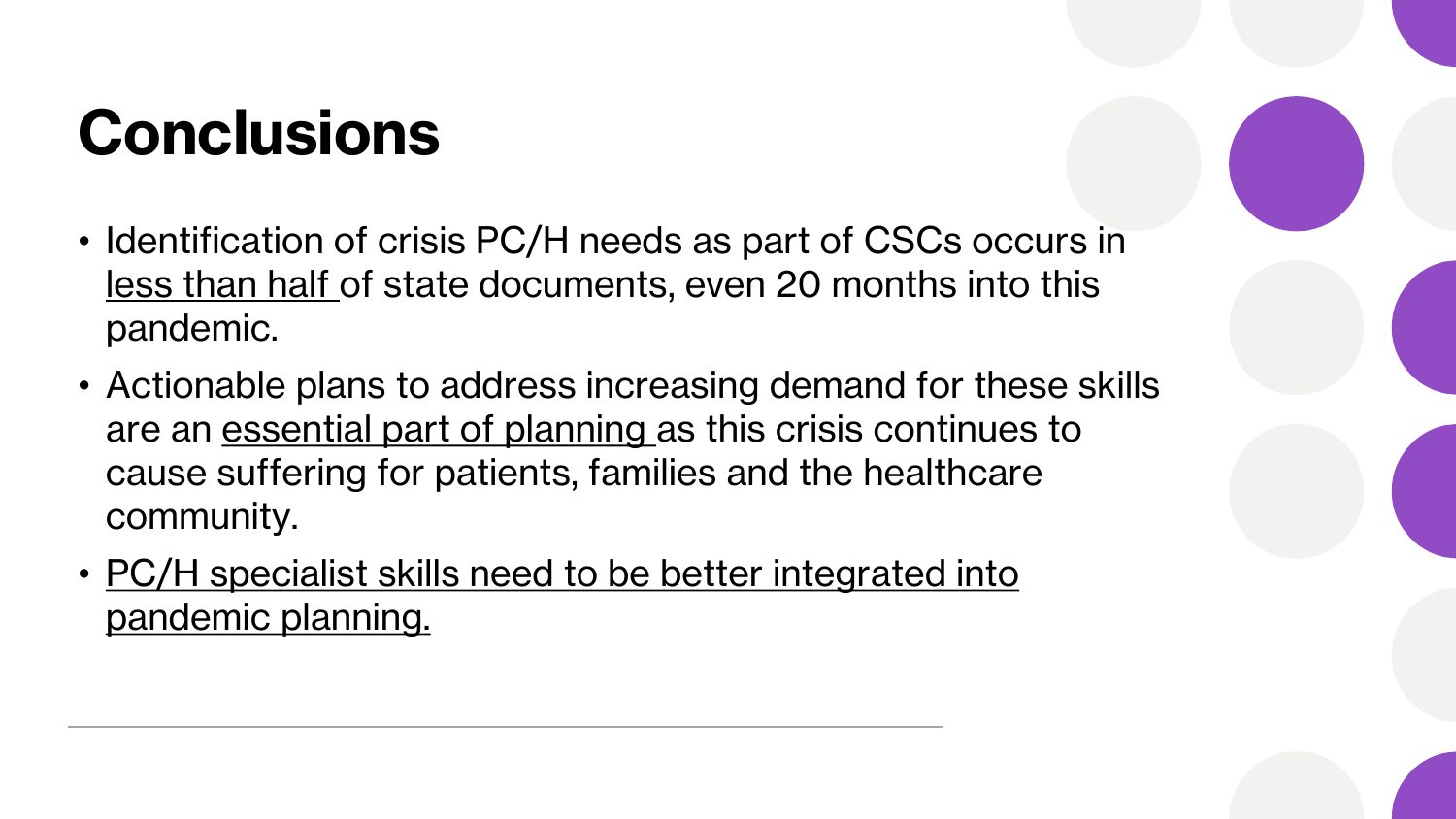#### **Limitations**

- Electronic search may miss some institutionbased or regional public plans.
- States' CSC planning is evolving and could yet improve.
- Most plans appear to be aspirational; it is unclear how "ready" systems would be to mobilize.

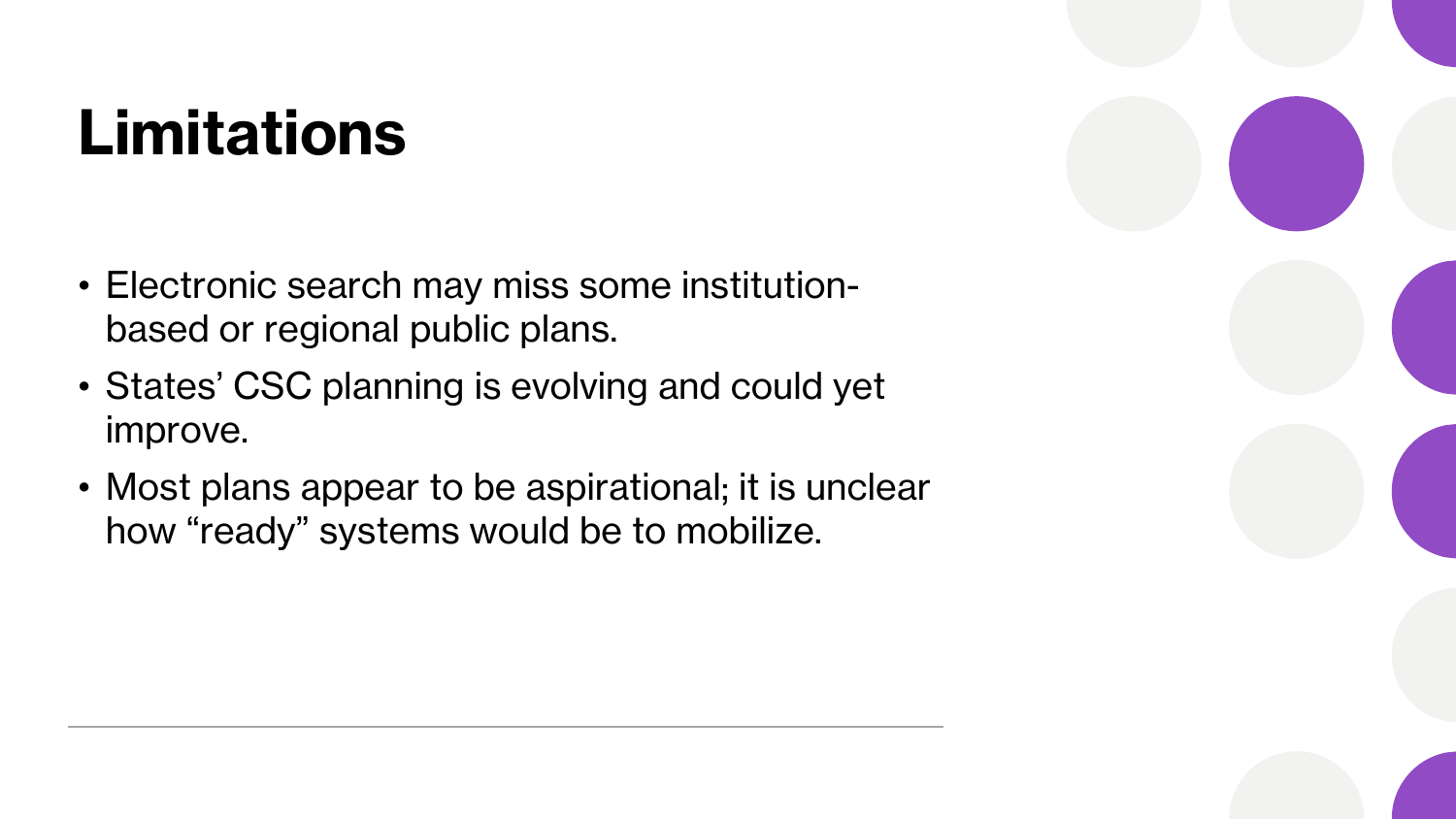### **Clinical Implications**

• Without planning, important aspects of specialist palliative care services and needs of hospice patients will result in avoidable suffering for patients in a wide range of settings.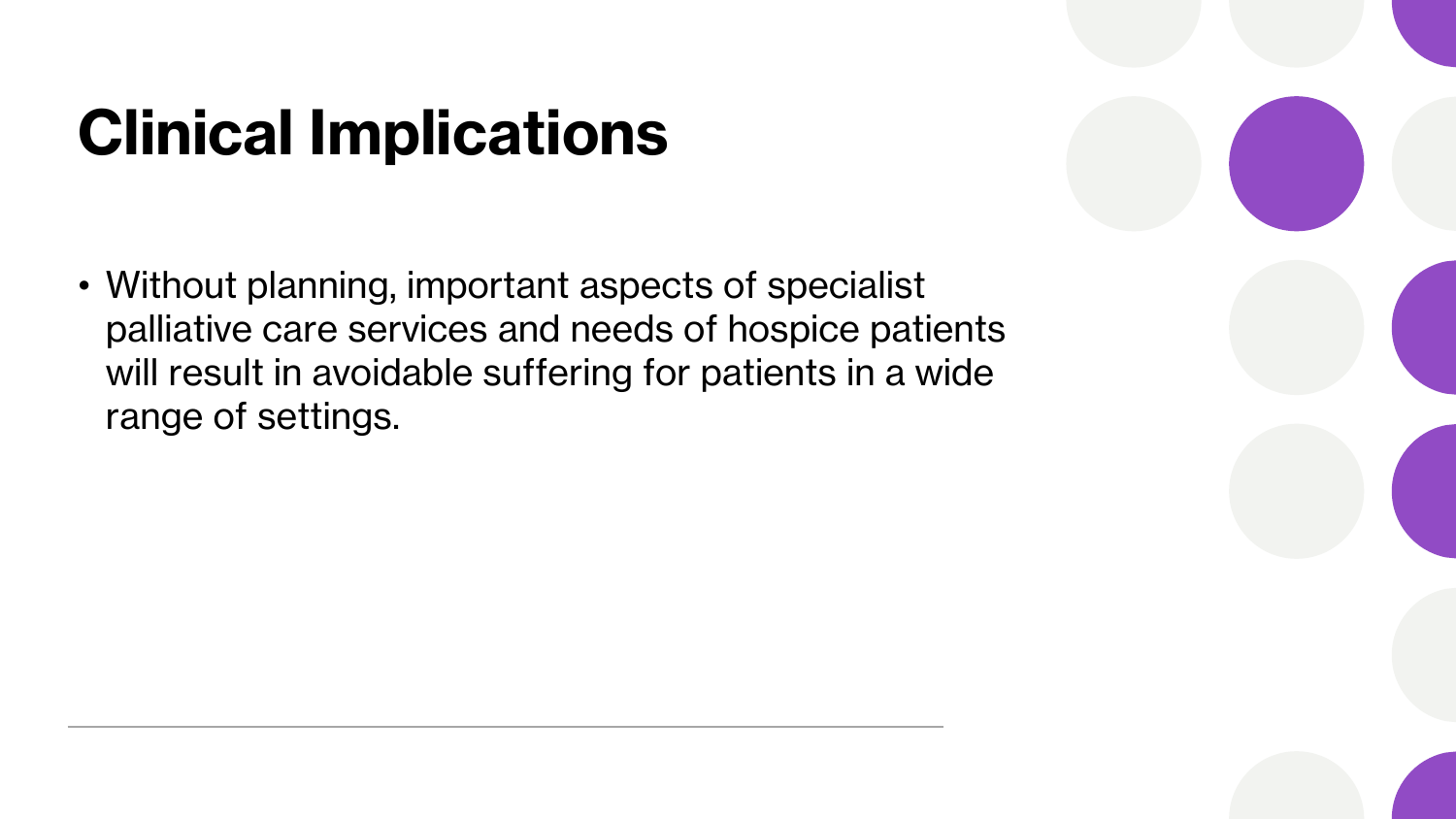## **Next Directions**

- Need to promote state and federal recognition and planning for PC/H.
- What are the key components of a public health response to deliver quality comfort-focused care in a disaster or pandemic?
- Eliciting goals and preferences:
	- Educate public
	- Educate practitioners
- Symptom management
- Coordinated support for frontline across settings
- Emotional and spiritual support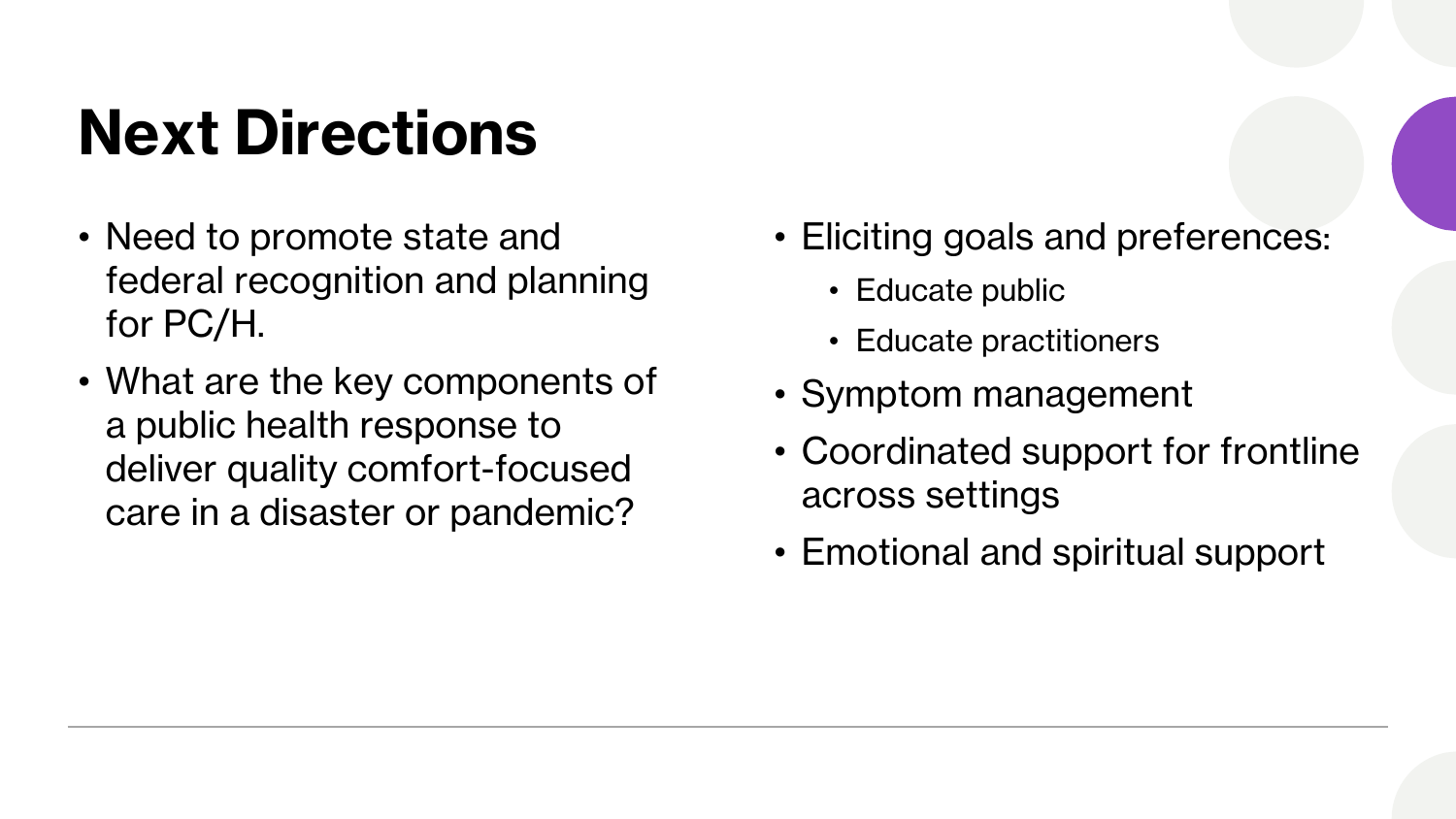## **Lay Summary**

- The WHO stated that palliative care is an *"essential service"*  in the current COVID-19 pandemic.
- Without planning, many patients will *suffer unnecessarily*, in the ICU, acute care hospitals, nursing homes and hospice. So far, planning is not adequate in much of the USA.